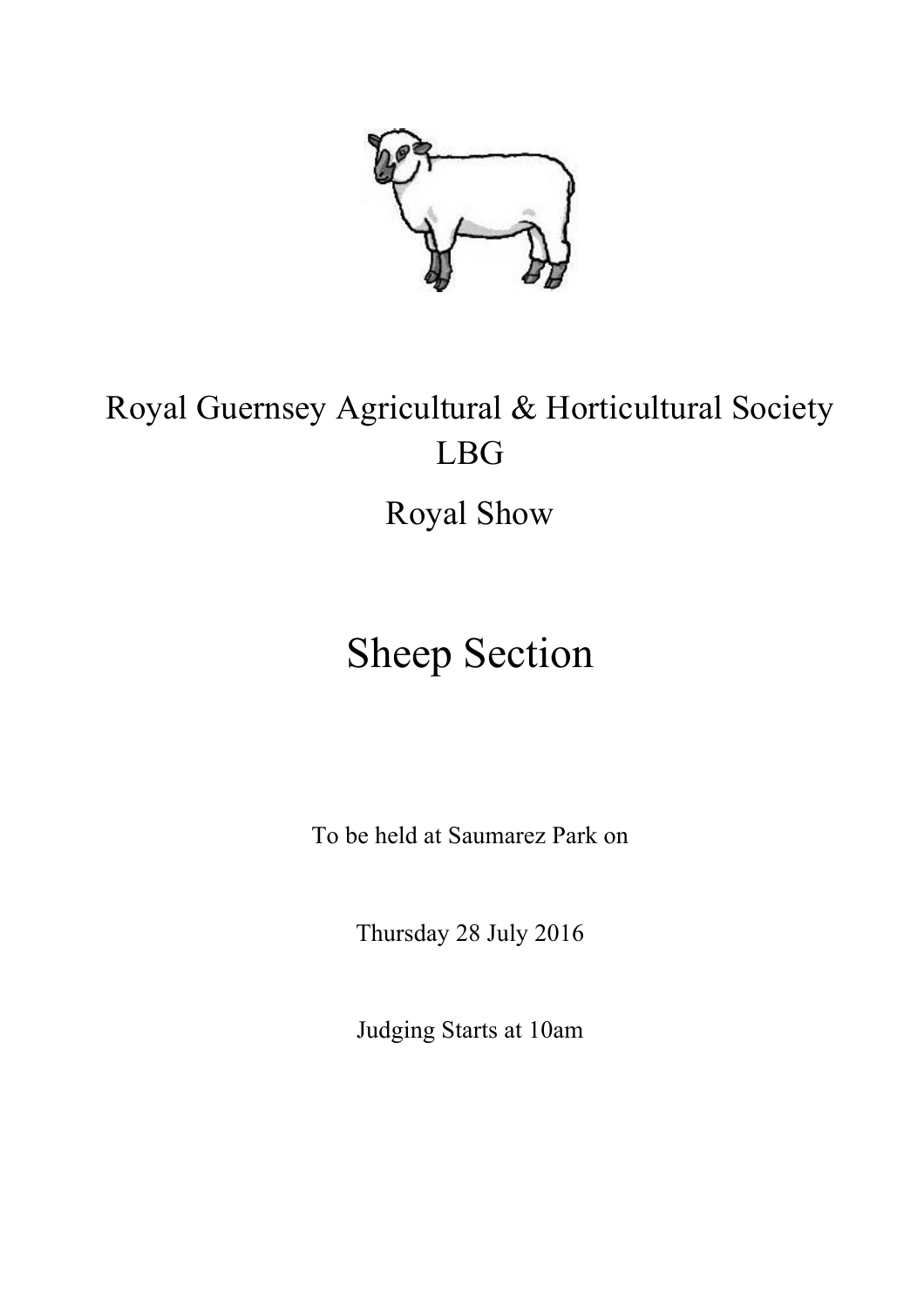# **Royal Guernsey Agricultural & Horticultural Society Show LBG**

### **Sheep Section**

## Saumarez Park 28 July 2016

#### Conditions of Entry

- 1. All competitors and owners entering their sheep do so at their own risk, and it is a condition of entry that no liability lay with the organiser, helpers or committee members of the RGA & HS LBG in any respect whatsoever.
- 2. Entry Fee is 50p per entry
- 3. **Entries by Friday 15 July 2016**. These should be sent to:- liz.naftel@gov.gg Or by post to: Liz Naftel Les Fauconnaires Farm St Andrews GY6 8UE
- 4. Late entries may be accepted on the day, at double the normal entry fee.
- 5. All entries are accepted at the discretion of the organising committee.
- 6. Rosettes will be awarded for  $1<sup>st</sup>$ ,  $2<sup>nd</sup> 3<sup>rd</sup>$  and  $4<sup>th</sup>$  place
- 7. Please respect that this show is held in a public park, be aware of the general public and your surroundings.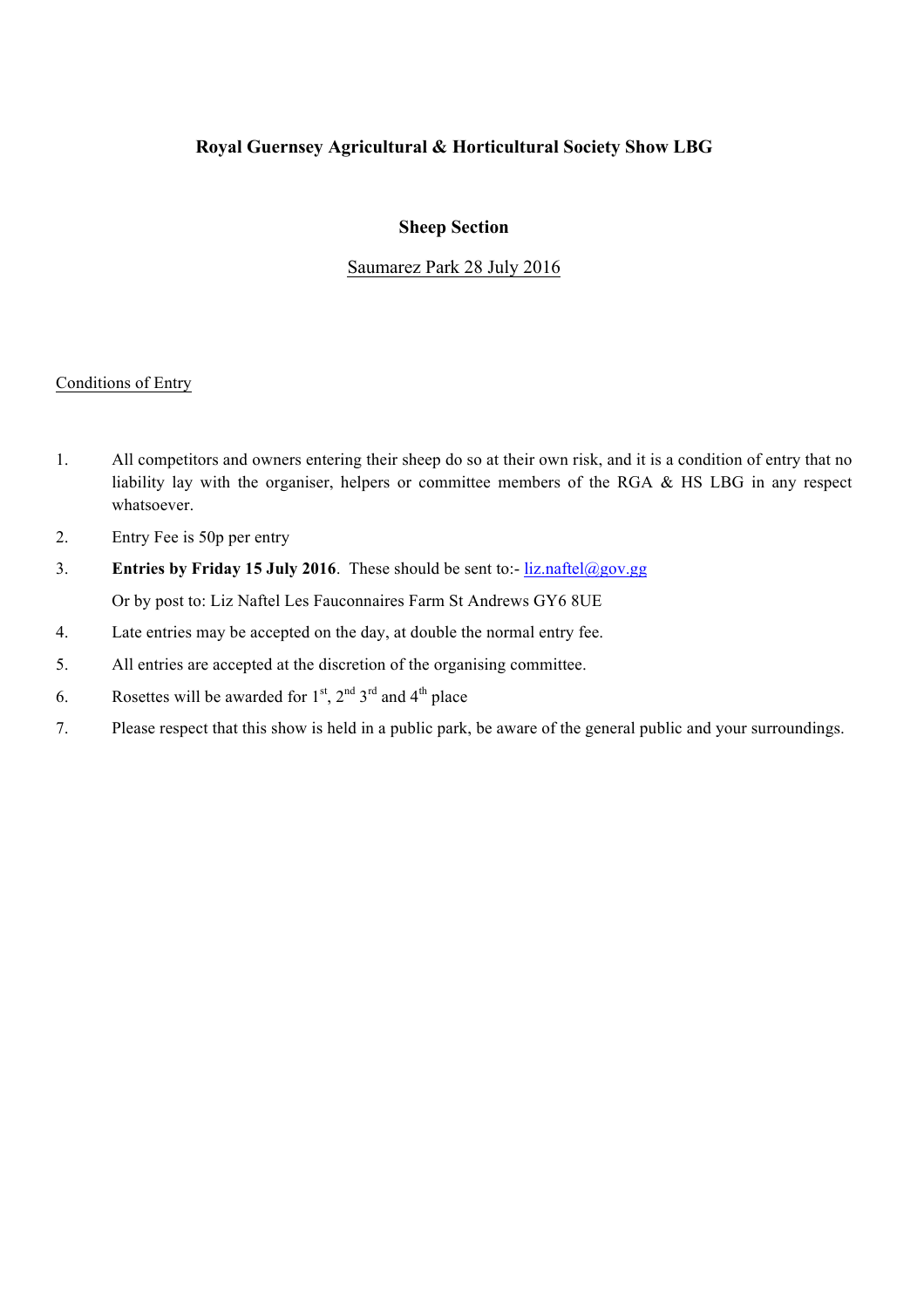*Classes* 1 – 8 *Conventional Breeds to include Hampshire and Shropshire Classes 8 –16 Primitive Breeds to include Jacob and Belwen*

#### **CONVENTIONAL BREEDS**

| RAMS         |          |
|--------------|----------|
| $CLASS 1$ :- | Ram      |
| CLASS 2:     | Ram Lamb |
|              |          |

#### **BREEDING SHEEP**

| CLASS 3:- |  |  | Ewe |  |
|-----------|--|--|-----|--|
|-----------|--|--|-----|--|

- CLASS 4:- Shearling Ewe
- CLASS 5:- Ewe Lamb
- CLASS 6:- Pair of Ewes
- CLASS 7:- Pair of Shearling Ewes
- Class 6 & 7 maybe combined subject to entries

LAMBS - Judged as replacement animals rather than Fatstock Animals CLASS 8:- Pair of Lambs

#### **PRIMITIVE BREEDS**

RAMS CLASS 9- Ram

CLASS10- Ram Lamb

**BREEDING SHEEP** CLASS 11 Ewe

- CLASS 12:- Shearling Ewe
- CLASS 13 Ewe Lamb
- CLASS 14 Pair of Ewes
- CLASS 15 Pair of Shearling Ewes

Class 14 & 15 may be combined subject to entries

LAMBS - Judged as replacement animals rather than FatStock Animals CLASS 16 Pair of Lambs

CLASS 17 Pet Class - Best turned out sheep. (Need not have been shown in any of the above classes)

#### **Best Sheep in Show**

#### **Reserve Best Sheep in Show**